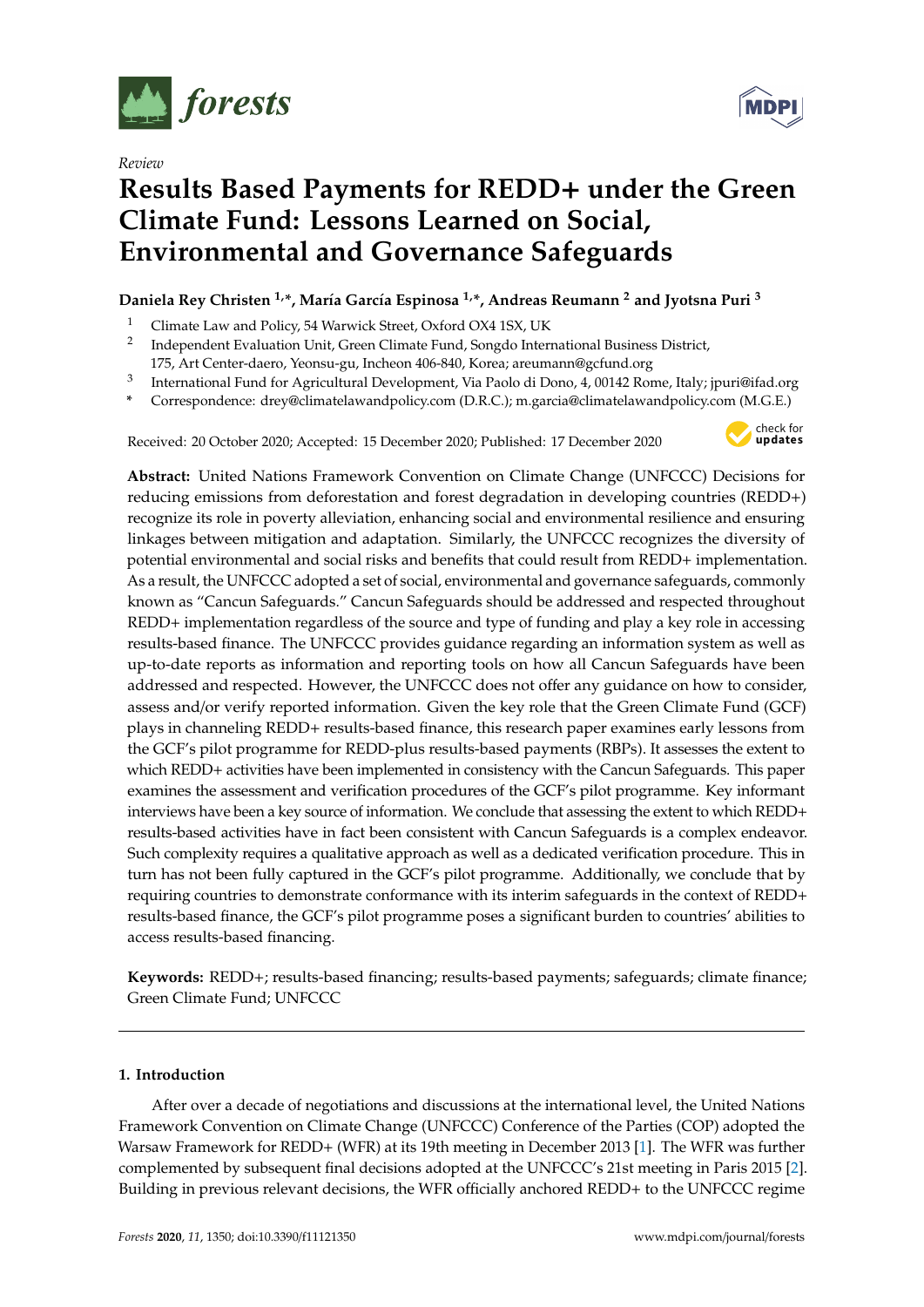and clarified and consolidated the methodological guidance and requirements for countries to access

Recognizing the role that REDD+ can play in "poverty alleviation and biodiversity benefits, ecosystem resilience and the linkages between mitigation and adaptation" [\[3\]](#page-9-2), state parties under the UNFCCC adopted a set of safeguards for REDD+ (commonly and hereafter referred to as the "Cancun Safeguards"—see Box [1\)](#page-1-0) [\[4\]](#page-9-3). The Cancun Safeguards constitute an international principle-based framework of social, environmental, and governance safeguards that should be addressed and respected throughout the implementation of REDD+ activities, in accordance with national capacities and national sovereignty and legislation. The WFR requires developing countries to ensure that national strategies and actions plans are designed and REDD+ activities are implemented in a manner that promotes and respects the social, environmental, and governance principles embedded in the Cancun Safeguards, regardless of source and type of funding [\[3,](#page-9-2)[4\]](#page-9-3).

results-based finance from the results-based implementation of REDD+ activities.

## **Box 1.** The Cancun Safeguards.

<span id="page-1-0"></span>When undertaking REDD+ activities [\[4\]](#page-9-3), the following safeguards should be promoted and supported:

- (a) That actions complement or are consistent with the objectives of national forest programmes and relevant international conventions and agreements;
- (b) Transparent and effective national forest governance structures, taking into account national legislation and sovereignty;
- (c) Respect for the knowledge and rights of indigenous peoples and members of local communities, by taking into account relevant international obligations, national circumstances and laws, and noting that the United Nations General Assembly has adopted the United Nations Declaration on the Rights of Indigenous Peoples;
- (d) The full and effective participation of relevant stakeholders, in particular indigenous peoples and local communities, in the actions referred to in paragraphs 70 and 72 of this decision;
- (e) That actions are consistent with the conservation of natural forests and biological diversity, ensuring that the actions referred to in paragraph 70 of this decision are not used for the conversion of natural forests, but are instead used to incentivize the protection and conservation of natural forests and their ecosystem services, and to enhance other social and environmental benefits;
- (f) Actions to address the risks of reversals;
- (g) Actions to reduce the displacement of emissions.

The WFR establishes the need for countries to have in place a system to provide information on how said Safeguards are being "addressed and respected" throughout the implementation of REDD+ activities, commonly referred to as the Safeguards Information System (SIS) [\[4\]](#page-9-3). Furthermore, UNFCCC Decisions established that, when seeking to secure and receive RBPs, countries must present their most recent Summary of Information (SOI) to demonstrate how all the Cancun Safeguards have been addressed and respected in the context of results-based actions for which results-based payments (RBPs) are being claimed [\[1\]](#page-9-0). SOIs need to be submitted periodically, including through national communications or other communication channels identified by the COP [\[3\]](#page-9-2). However, the UNFCCC does not offer any methodological guidance on how to consider, assess and/or verify the information being provided through said information and reporting tools in a way that demonstrates that the implementation of REDD+ results-based activities has been done in consistency with the Cancun Safeguards.

The WFR underscores the GCF's "key role" among entities channeling results-based finance for REDD+, and requests it to consistently apply UNFCCC methodological guidance as a means to improve the effectiveness and coordination of results-based finance. This in turn, is regarded as a means "to increasing the number of countries that are in a position to obtain and receive payments from results-based actions" [\[1\]](#page-9-0). Subsequently, the WFR encourages other financing entities not under the UNFCCC regime to do the same. In the light of such mandate, at its 18<sup>th</sup> meeting, the Board of the GCF agreed to establish a REDD-plus Results-Based Payments (RBPs) pilot programme and allocated USD 500 million [\[5\]](#page-9-4). So far, the GCF's pilot has encouraged countries to present their mitigation results through concept notes to be considered for results-based finance. As of 31 June 2020, the GCF had approved six projects for REDD+ projects for RBP funding, and another four proposals at concept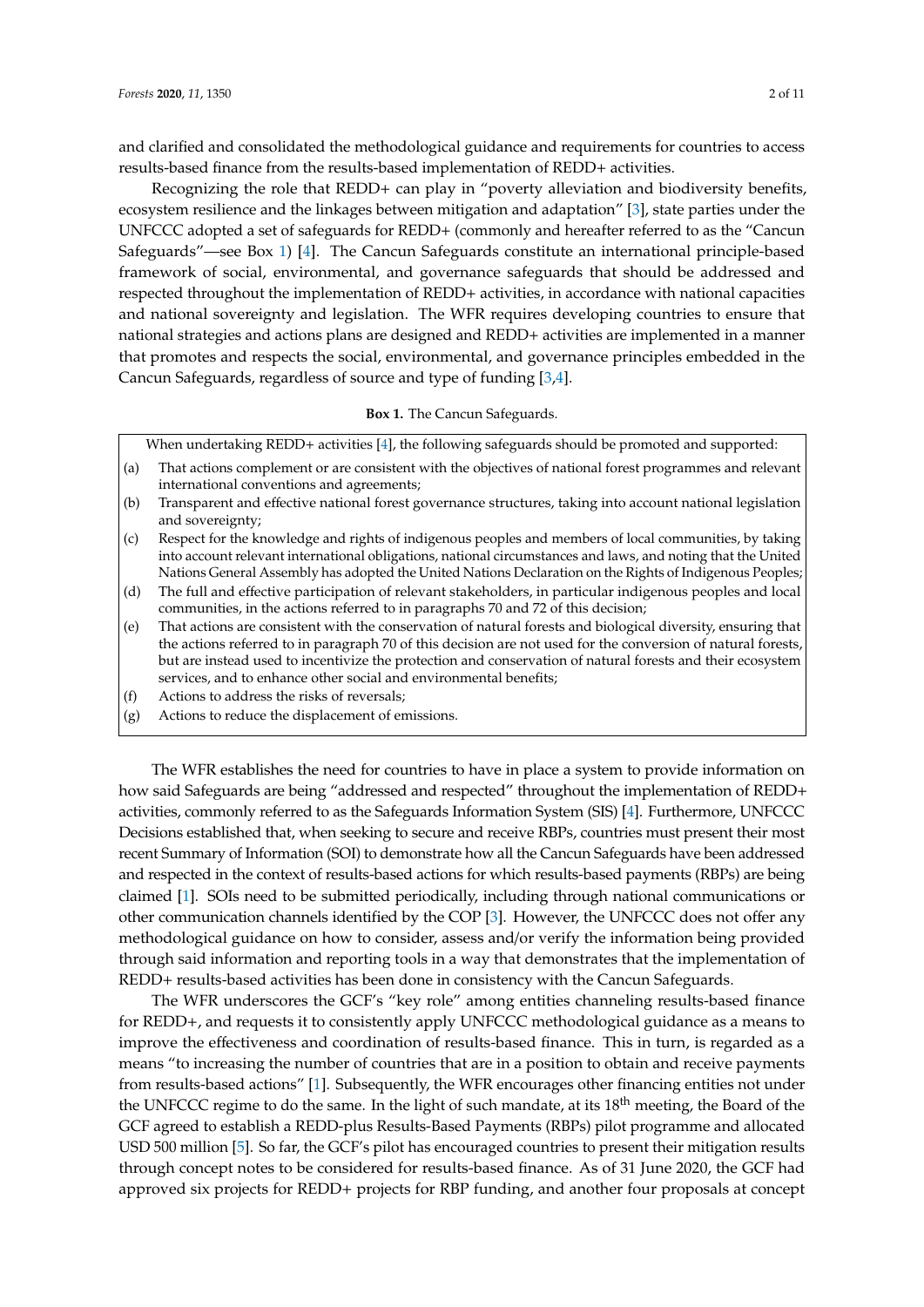note stage have been included in the pilot programme's pipeline for consideration. With respect to approving and deploying REDD+ results-based financing, the GCF's RBPs pilot programme has been by far the most efficient in approving Funding Proposals (FPs) and deploying RBPs [\[6\]](#page-9-5).

This research paper examines the early lessons from the GCF's pilot programme in relation to the assessment and verification of the extent to which REDD+ results-based activities have been implemented in consistency with the Cancun Safeguards, according to the methodological guidance for RBPs under the WFR. These lessons may be applicable to other REDD+ RBP initiatives. The paper is structured in the following way: After examining the assessment and verification procedures of the GCF's pilot programme, drawing on the experiences to date from approved FPs, we present a discussion of the scope and practical implications of demonstrating conformance with the Cancun Safeguards and associated requirements, as well as practical implications resulting from the need for countries to demonstrate conformance with the GCF's interim safeguards, in the context of REDD+ results-based activities for which RBPs are being claimed. The paper concludes by summarizing some of the early lessons and implications in relation to the assessment and verification of conformance with applicable safeguards under financing entities providing REDD+ RBPs, by reflecting on the experience of the GCF's REDD-plus RBPs pilot programme.

#### **2. Materials and Methods**

This paper draws on the Special Study Pilot Programme for REDD+ Results-based Payments conducted in the context of the Independent Evaluation of the Green Climate Fund's Environmental and Social Safeguards and the Environmental and Social Management System [\[7\]](#page-9-6). The paper draws on the analysis and conclusions of said independent evaluation, carried out during 2019–2020. In order to examine the coherence between the GCF's REDD-plus RBPs pilot programme and safeguards' provisions included in the methodological guidance for REDD+ results-based financing under the WFR, qualitative methods and data were utilized, as follows: An extensive review of Board Decisions, as well as relevant external literature was conducted in house by the GCF's Independent Evaluation Unit and the supporting expert consultants working on the Independent Evaluation of the Green Climate Fund's Environmental and Social Safeguards and the Environmental and Social Management System. Semi-structured interviews and focus group consultations were conducted between September and December 2019, including around 40 people from REDD+ country governmental agencies, the UNFCCC and actors involved in international REDD+ financing. Funding Proposals of the GCF's RBPs pilot programme approved and other GCF documents relevant to the pilot programme were examined in detail and served to triangulate information collected from interviews and focus groups.

It is worth noting that this paper does not examine the effectiveness of GCF's REDD-plus pilot programme in deploying RBPs vis-à-vis conformance with the Cancun and the GCF's interim safeguards, nor does it contrast the pilot programme's performance against other bilateral or multilateral entities providing REDD+ RBPs. The World Bank's Carbon Fund (CF) began operation in 2011, and since 2018, has started signing Emissions Reduction Purchase Agreements (ERPAs) to provide RBPs. The CF aims to pilot RBPs by rewarding countries' results-based performance following previously negotiated contracts for verifiable emissions reductions resulting from the implementation of Emission Reduction Programme Documents prepared following the CF's Methodological Framework. The CF's Methodological Framework document states it "may be refined from time to time, after the first few Emission Reductions Programmes proceed and lessons are learned, or as new guidance on REDD+ is provided by the UNFCCC" [\[8\]](#page-9-7), yet it has not been revised in a way that is aligned with the WFR, which was agreed after the MF was established. The CF's Methodological Framework does require the Cancun Safeguards to be promoted and that countries have in place an SIS. Still, it focuses on and assesses the application of the World Bank's social and environmental safeguards, and the most recent independent evaluation of the CF noted that the challenges faced by the programme included addressing the technical complexities of requiring compliance with FCPF safeguard requirements [\[9\]](#page-10-0). In the case of bilateral RBPs initiatives in place, including through the Norwegian International Climate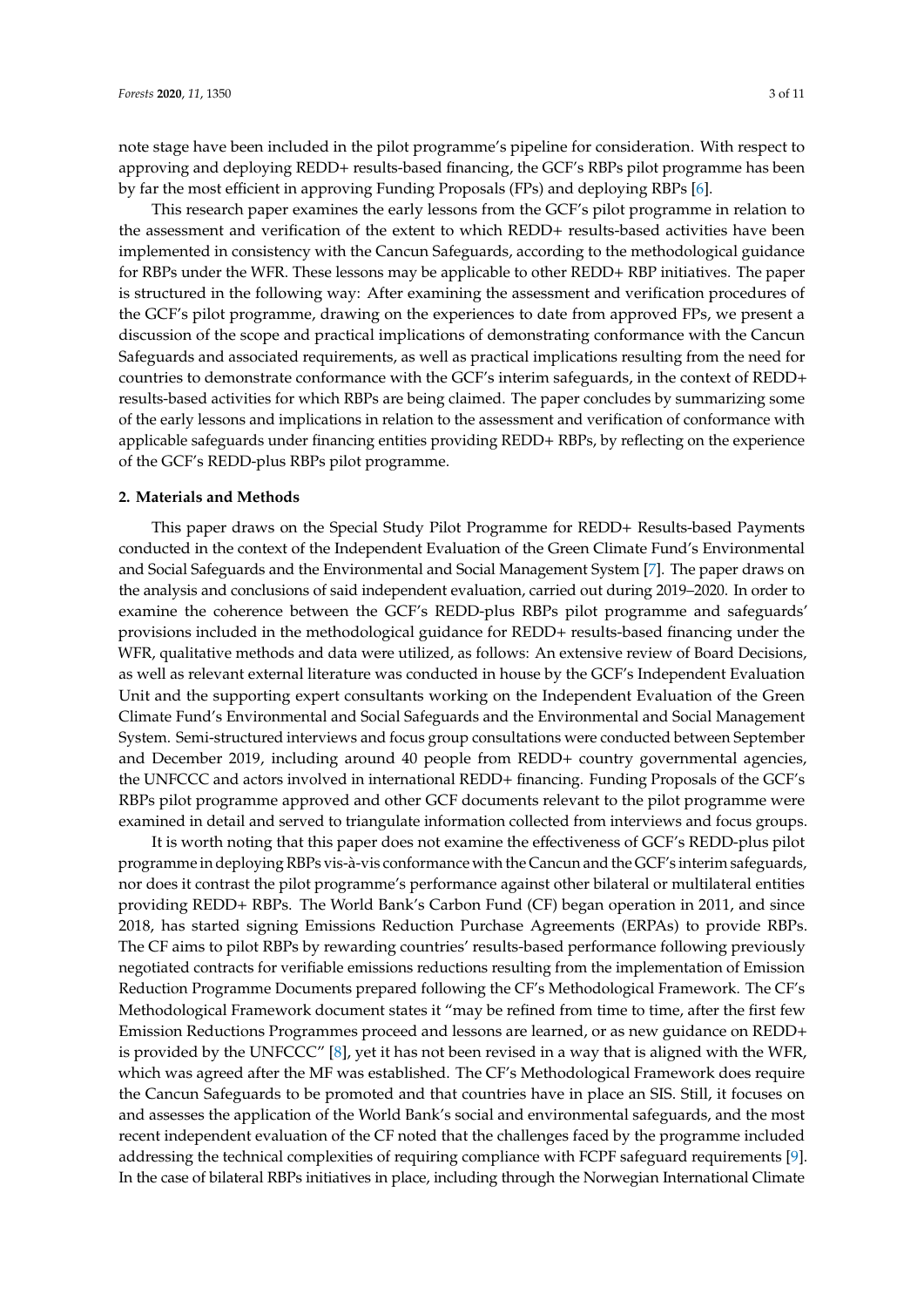and Forests Initiative and the German REDD+ for Early Movers Programme, those broadly apply the methodological guidance agreed under the WFR with regards to safeguards. Both reporting, assessment, and verification with regard to safeguards are done in an ad-hoc manner tailored to each country's circumstances to ensure the Cancun Safeguards have been addressed and respected [\[7\]](#page-9-6).

For the reasons exposed, and given the small sample of FPs approved to date under the pilot programme (six), this paper discussed their implications qualitatively rather than quantitatively to avoid misleading inferences.

#### <span id="page-3-0"></span>**3. Results**

To effectively implement and scale-up REDD+ actions, finance that incentivizes positive policies and incentives is critical. In order to leverage results-based finance that rewards emissions reductions fully measured, reported, and verified resultant from the implementation of REDD+ activities, parties have agreed that the sources may cover a wide variety, public and private, bilateral and multilateral, including alternative sources. Such a broad array of different financing sources and corresponding entities is deemed a necessary condition for garnering adequate and predictable results-based finance at the scale required to leverage the forest and land sector's mitigation potential. Among those financing entities, the WFR underscores the key role that the GCF has in channeling results-based finance to developing countries in a fair and balanced manner, as the operating entity of the financial mechanism of the UNFCCC [\[1\]](#page-9-0). Such explicit attribution of GCF's key role is aimed to offer some degree of assurance to developing forest countries on the scale, adequacy, and predictability of results-based finance for REDD+.

This was further emphasized in UNFCCC decision 7/CP.21, paragraph 23, which urged the GCF Board to operationalize results-based payments for activities referred to in UNFCCC decision 1/CP.16, paragraph 70, and decision 1/CP.21, paragraph 54, which recognized the importance of adequate and predictable financial resources, including for results-based payments for REDD+. In response to this mandate, the Board, through decision B.18/07, approved the establishment of a REDD-plus results-based payments pilot programme (hereinafter referred to as the pilot programme). The GCF's pilot programme is expected to operate until the last meeting of the Board in 2022. The pilot programme's objective is to gather experience and further improve the requirements and procedures applicable to results-based financing of REDD+ activities. For the operationalization of the pilot programme, the GCF Board approved draft terms of reference and a corresponding scorecard [\[5\]](#page-9-4), which were largely built upon relevant UNFCCC decisions for REDD+ results-based financing.

#### *3.1. RBPs Pilot Programme: Relevant Eligibility Criteria and Assessment Provisions Regarding Safeguards*

In UNFCCC decision 9/CP.19, the COP requested the GCF, when providing results-based finance, to apply the methodological guidance consistent with UNFCCC decisions 4/CP.15, 1/CP.16, 2/CP.17, 12/CP.17 and 11/CP.19 to 15/CP.19, as well as decision 9/CP.19. Accordingly, the terms of reference and corresponding scorecard developed for operationalizing the pilot programme largely draw on the methodological guidance under the WFR to secure and obtain RBPs. Particularly, Decision 9/CP.19 clearly states the eligibility criteria for securing RBPs and which should be included in the UNFCCC's Lima Info Hub [\[1\]](#page-9-0). The assessment criteria detailed in the scorecard is in turn presented in relation to the two procedural stages established in the terms of reference for the consideration of Concept Notes (CNs) and the subsequent approval process of Funding Proposals (FPs): (a) In the first stage, CNs may be submitted to the GCF on a rolling basis throughout the period of the Request for Proposals (RFP) established in the terms of reference of the pilot programme, allowing all interested countries that fulfil the UNFCCC requirements to request REDD-plus results-based payments; and (b) In the second stage, eligible countries (per scoring of the concept note) are invited to submit a results-based payment funding proposal to GCF. Corresponding templates for the presentation and assessment of CNs and FPs were specifically designed to respond to the information requested in the terms of reference for each stage, which were made publicly available on the GCF website in December 2017.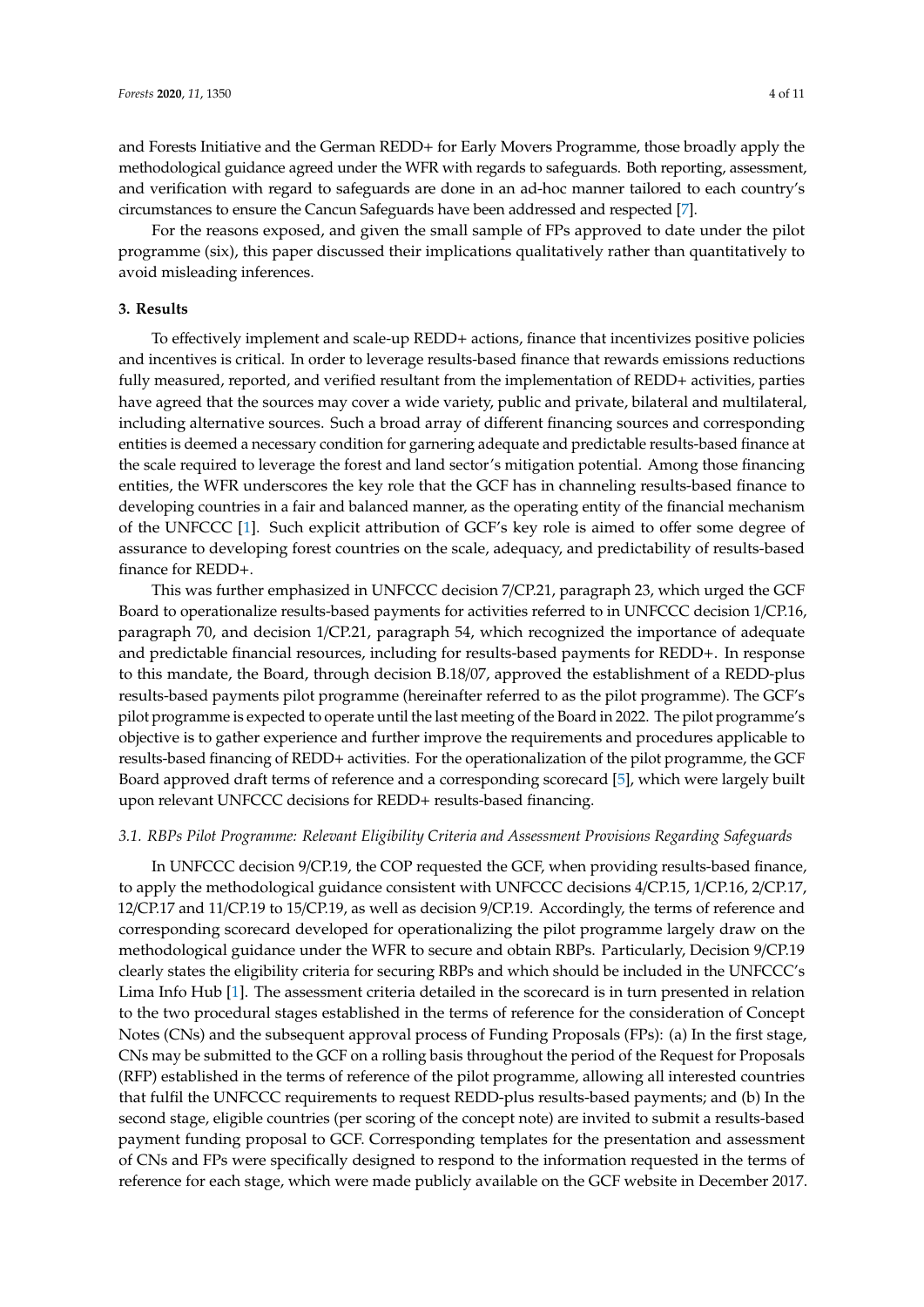Notably, in spite of the ex-post results-based nature of actions for which GCF results-based financing would be granted, no verification procedures for those elements included in FPs prior to approval have been adopted.

In consistency with the methodological guidance established in Decision 9/CP/19 for the provision of results-based finance, the GCF's pilot programme scorecard includes detailed information for assessing forest reference emissions levels and/or forest reference levels, and the mitigation results submitted by countries to the UNFCCC through the respective technical reports, as the basis for estimating RBPs to be granted by the GCF. Similarly, assessment criteria with regards to the Cancun Safeguards have been included as part of the assessment of non-carbon elements, which goes on to include assessment criteria for demonstrating compliance with the GCF's interim environmental and social safeguards.

The scorecard contains quantitative elements, with a scoring system (0, 1, or 2) and qualitative elements that qualify either a pass or a fail. A FP must score a pass on all criteria to be eligible for results-based payments. In accordance with the process described in the terms of reference, the Secretariat performs second-level due diligence and a review of the FPs against the relevant sections of the scorecard relating to GCF policies and procedures. However, with regards to conformance with the Cancun Safeguards, based on such a binary pass/fail approach, the pilot programme's scorecard solely records whether the safeguards information system of the country exist or not, whether a SOI has been provided or not, and whether all safeguards have been reported on or not. The scorecard does not include provisions to, for instance, appraise the SIS or examine its functionality and/or quality vis-à-vis UNFCCC guidance on the characteristics of an SIS. Similarly, it does not include provisions to appraise the information provided in SOIs for all safeguards, according to the methodological guidance provided by the UNFCCC for "ensuring transparency, consistency, comprehensiveness and effectiveness when informing on how all the safeguards referred to in decision 1/CP.16, appendix I, are being addressed and respected" [\[3\]](#page-9-2). This lack of a qualitative assessment has in turn, hindered the ability of the GCF's pilot programme to adequately capture the extent to which and how all the Cancun safeguards have been in fact addressed and respected throughout REDD+ implementation.

## *3.2. Emerging Lessons from Approved Funding Proposals*

As examined above, the GCF's pilot programme established a stage-approach assessment criteria to assess and approve CNs and subsequent FPs. We examine them below, highlighting early lessons and implications in relation to the assessment of the implementation of REDD+ results-based activities consistent with the Cancun Safeguards, including the provision of information through the SIS and SOI. Lessons learned and implications examined may be relevant to other initiatives seeking to provide REDD+ RBPs and other types of results-based financing.

The first stage of the assessment examines whether CNs meet the eligibility criteria. In terms of safeguards, including applicable safeguards policies and requirements, CNs are expected to demonstrate the following:

- Evidence of a system that provides information on how safeguards referred to in Appendix I of 1/CP.16 have been addressed and respected;
- Evidence of having submitted an SOI to the UNFCCC with information on how all safeguards were addressed and respected during the results period.

As evidenced by the FPs approved by the pilot programme so far, countries are only required to provide a link to the SIS web platform and a link to the SOI submitted to the UNFCCC. No qualitative assessment of these elements is carried out by the GCF Secretariat at this stage.

Concept Notes considered eligible after the pass/fail assessment in the first stage are invited to submit a Funding Proposal through an existing GCF Accredited Entity (AEs). The GCF's scorecard, in Section 3(a), unpacks all the Cancun Safeguards, as listed in UNFCCC decision 1/CP.16, appendix I,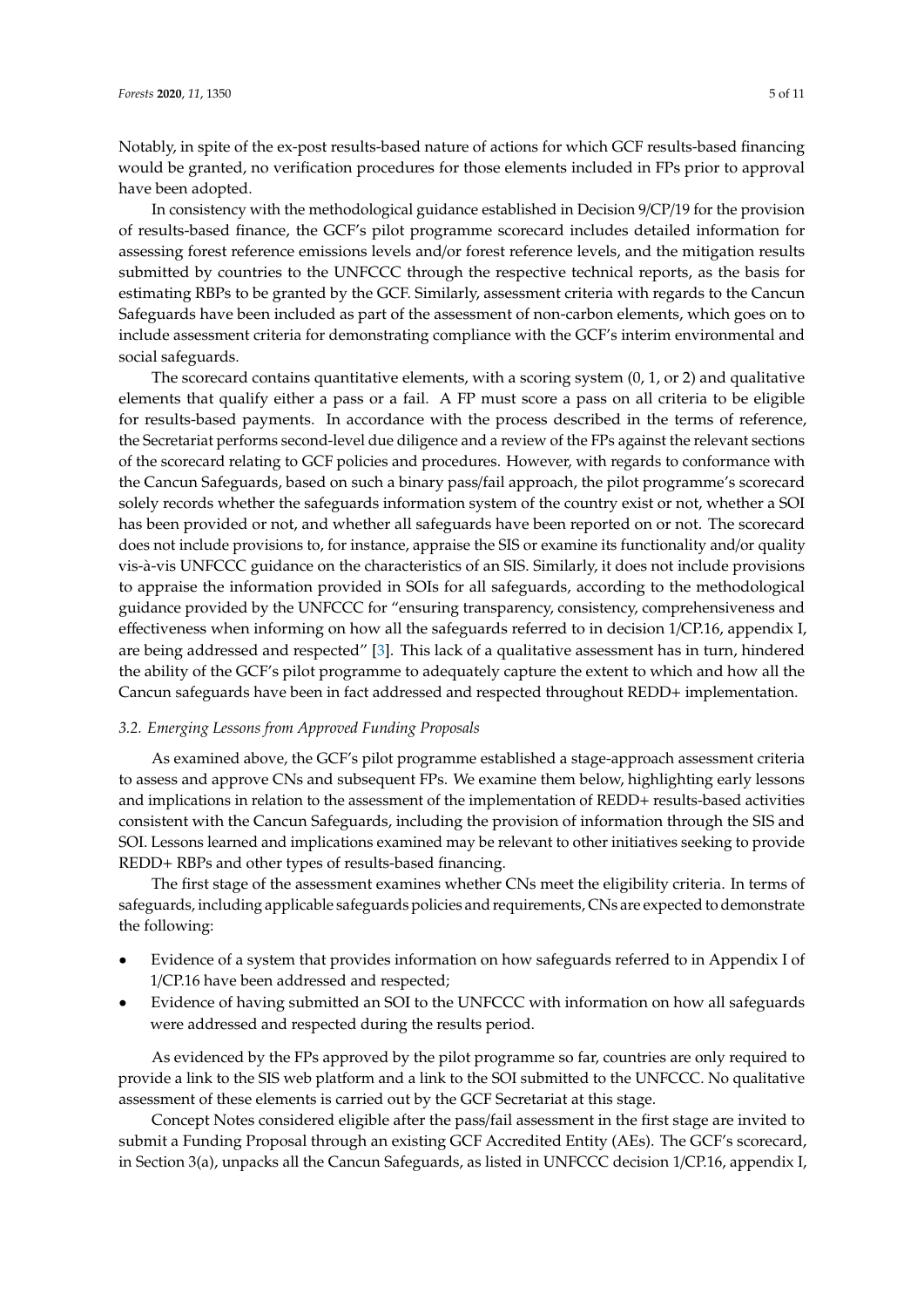and by applying the binary pass/fail approach, serves to assess solely whether each safeguard has been reported on or not.

Notably, at the second stage of the GCF pilot programme, towards assessing FPs, the GCF introduces an additional substantial safeguards' requirement by requiring countries to not only demonstrate conformance with the Cancun Safeguards in the context of REDD+ actions for which RBPs would be granted, but also to demonstrate conformance with its interim environmental and social (ESS) standards. While reporting on the Cancun Safeguards is in essence ex-post given the results-based nature of REDD+ implementation in the context of RBPs, the GCF's interim ESS standards are ex-ante in nature and require that all potential environmental and social risks and impacts from GCF-financed activities are identified, assessed and addressed through appropriately scaled management measures that avoid, and where avoidance is not possible, minimize and mitigate, residual impacts. Where such impacts cannot be avoided and mitigated, they are remedied, restored or provided with adequate and equitable compensation [\[10\]](#page-10-1). Accordingly, conformance with the GCF's interim ESS standards is therefore required not only for those activities that resulted in emission reductions for which payments are being requested, but also for all activities to be implemented with RBPs channeled by the pilot programme, which are hereon referred to as proceeds as per the GCF's pilot programme.

As such, in addition to the eligibility criteria established with regard to the Cancun Safeguards under the UNFCCC, namely an SIS and an SOI to inform on how safeguards have been addressed and respected, FPs for the GCF pilot programme must also present an Environmental and Social Assessment (ESA) Report. The ESA aims to retroactively review the REDD+ activities for which results-based payments are sought, in order to demonstrate consistency with the GCF's interim ESS standards. As of December 2019, four funding proposals (FPs) from four countries had been approved by the Board: Brazil (FP100, approved at B.22), Ecuador (FP110, approved at B.23), and Chile and Paraguay (FP120 and FP121, approved at B.24). Said FPs have been analyzed in detail in the context of the Independent Evaluation of the Green Climate Fund's Environmental and Social Safeguards and the Environmental and Social Management System [\[7\]](#page-9-6). Our analysis identified that the focus on the ESA reports is on describing the extent to which the measures undertaken to identify, assess, and manage potential environmental and social risks and impacts, in the context of the REDD+ results-based actions undertaken, were consistent with the requirements of the applicable GCF's interim ESS standards.

It is evident from our analyses of said FPs that requiring compliance with the GCF's interim ESS for REDD+ activities undertaken in the past poses serious challenges for countries. In alignment with the guidance under the WFR, countries seeking RBPs were expected to have implemented REDD+ activities in consistency with the Cancun Safeguards only and hence have not applied the GCF's interim ESS standards for activities undertaken before the pilot programme was established. Consequently, and for purposes of complying with this requirement under the pilot programme, countries have had to prepare equivalency studies aiming to demonstrate that measures undertaken to ensure consistency with the Cancun Safeguards are also aligned with the GCF's interim ESS (as per GCF's business model, the AEs' standards) [\[11\]](#page-10-2). Therefore, all FPs analyzed involved the preparation of specific legal gap analyses to determine the degree of alignment between the Cancun Safeguards and the respective AE's standards. This has posed a considerable technical and financial burden for countries, whose REDD+ preparation, implementation and reporting efforts have been conducted in accordance with the WFR, and thus reporting on safeguards was envisioned in an ex-post manner with regards to the Cancun safeguards solely.

Moreover, following the pass/fail approach under the pilot programme's scorecard, assessment of FPs did not comprise a qualitative assessment of the ESA reports or the SOIs in a way that allows understanding the extent to which the REDD+ activities were carried out consistent with the Cancun Safeguards, or even the GCF's interim ESS, and how. Accordingly, by recording solely whether the SIS and SOI of the country exist or not, there is a lack of qualitative assessment of the extent to which and how the Cancun safeguards have been addressed and respected throughout REDD+ implementation. This has resulted in that FPs are not clearly articulating what the processes and resultant outcomes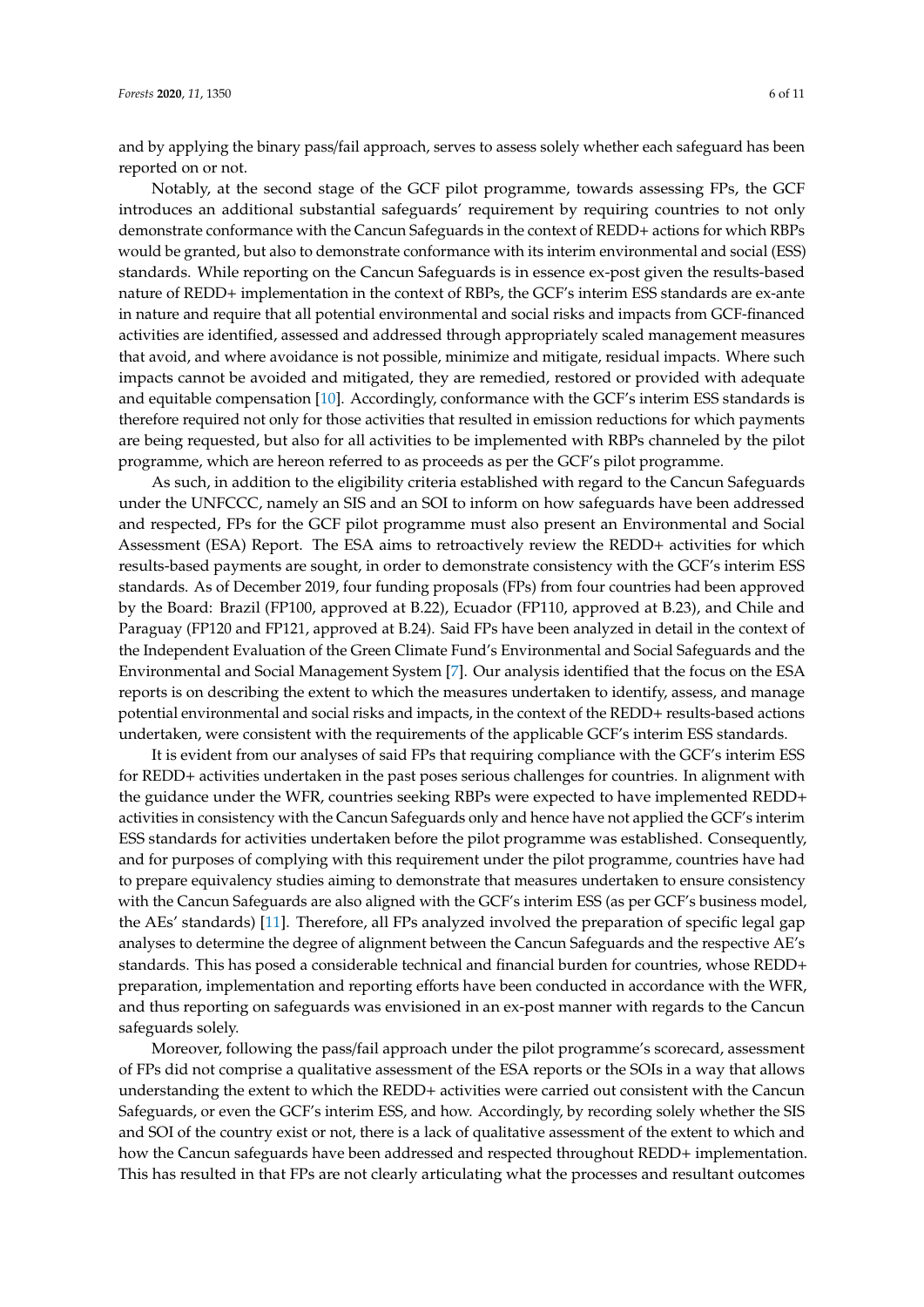of the Cancun safeguards implementation were, areas in which further improvements are planned, or the delivery of social or environmental co-benefits (see Box [2\)](#page-6-0). Instead, FPs have focused on and been assessed solely with regards to the country's capacity to 'address' the Cancun safeguards, that is, reporting on the relevant policies, laws, and regulations in place.

## **Box 2.** FP100 and FP110.

<span id="page-6-0"></span>FP100 (Brazil) was the first FP approved under the pilot programme, and supports the ex-post payment for the subnational REDD+ implementation in the Amazon biome, contributing to the Brazilian National REDD+ Strategy. The total volume of emission reductions submitted to the GCF's RBPs pilot programme is approximately 47 MtCO2e, which represents just 2% of total REDD+ results that Brazil achieved in the Amazon biome for the period 2014–2018. For demonstrating compliance with the Cancun Safeguards, FP100 only provides information on the identification of the legal and institutional arrangements in place at the national level. FP100 also highlights that a national interpretation of the Cancun Safeguards was conducted to contextualize safeguards to the country's national circumstances, including its national legislation and international commitments under multilateral agreements on relevant environmental and social issues. The FP also lays out the plans for further improvements but does not provide any information concerning resultant outcomes of the Cancun safeguards implementation, including on the delivery of social or environmental co-benefits.

FP110 (Ecuador) includes a total volume of emission reductions of approximately 4 MtCO2e, which represents all the REDD+ results that Ecuador achieved at the national level in 2014 (against a baseline for the period 2014–2018). For demonstrating compliance with the Cancun Safeguards, the FP describes key legal and institutional arrangements that were in place and utilized during the period in which the REDD+ results were achieved, including those relevant to grievance redress. As with FP100, FP110 does not provide any information concerning resultant outcomes of the Cancun safeguards implementation, including on the delivery of social or environmental co-benefits.

In the case of all FPs analyzed, there is little clarity on whether, or how, the GCF's Secretariat following the binary pass/fail approach of the pilot programme's scorecard analyzed the extent to which the Cancun Safeguards were addressed and respected throughout the implementation of REDD+ activities for which results-based payments had been requested.

## **4. Discussion**

The series of substantial and procedural Decisions under the UNFCCC with regards to the adoption of the Cancun Safeguards and associated information and reporting requirements, namely the SIS and SOIs, are the result of over a decade of negotiations under the UNFCCC. Said Decisions reflect a common ground in the context of the broad array and diverging views and concerns revolving around the adequacy, transparency and robustness of implementing, monitoring and reporting on safeguards in the context of REDD+ [\[7\]](#page-9-6). Key informant interviews conducted in the context of the Independent Evaluation of the GCF's ESS highlighted that, in contrast to traditional project-scale interventions, effective REDD+ implementation would generally entail policy transformations that are both cross-sector and cross-scale. Accordingly, as large-scale and cross-sectoral policy programmatic interventions, REDD+ national strategies or action plans should be anchored to the country's unique national context and circumstances if they aim to be effective and sustainable. As such, KIIs broadly agree that safeguards applicable to REDD+ result-based implementation at the national, or subnational level [\[1](#page-9-0)[,3](#page-9-2)[,4\]](#page-9-3), should similarly be tailored to countries' national circumstances, including their legislation and the national approach to implement REDD+ activities, including through a diversity of policies and on-the-ground measures [\[12\]](#page-10-3).

As part of the methodological elements agreed at multilateral level for the implementation of REDD+ as a climate policy and financial instrument, the Cancun Safeguards are unique in that they do not include procedural requirements to comply with the social, environmental and governance principles encompassed, but rather provide flexibility for countries to customize and implement the safeguards according to countries' particular context and circumstances, consistent with the GCF's environmental and social principles on country ownership and fit-for-purpose [\[13\]](#page-10-4). An overarching piece of this framework is encompassed in Cancun Safeguard (a), "which requires REDD+ activities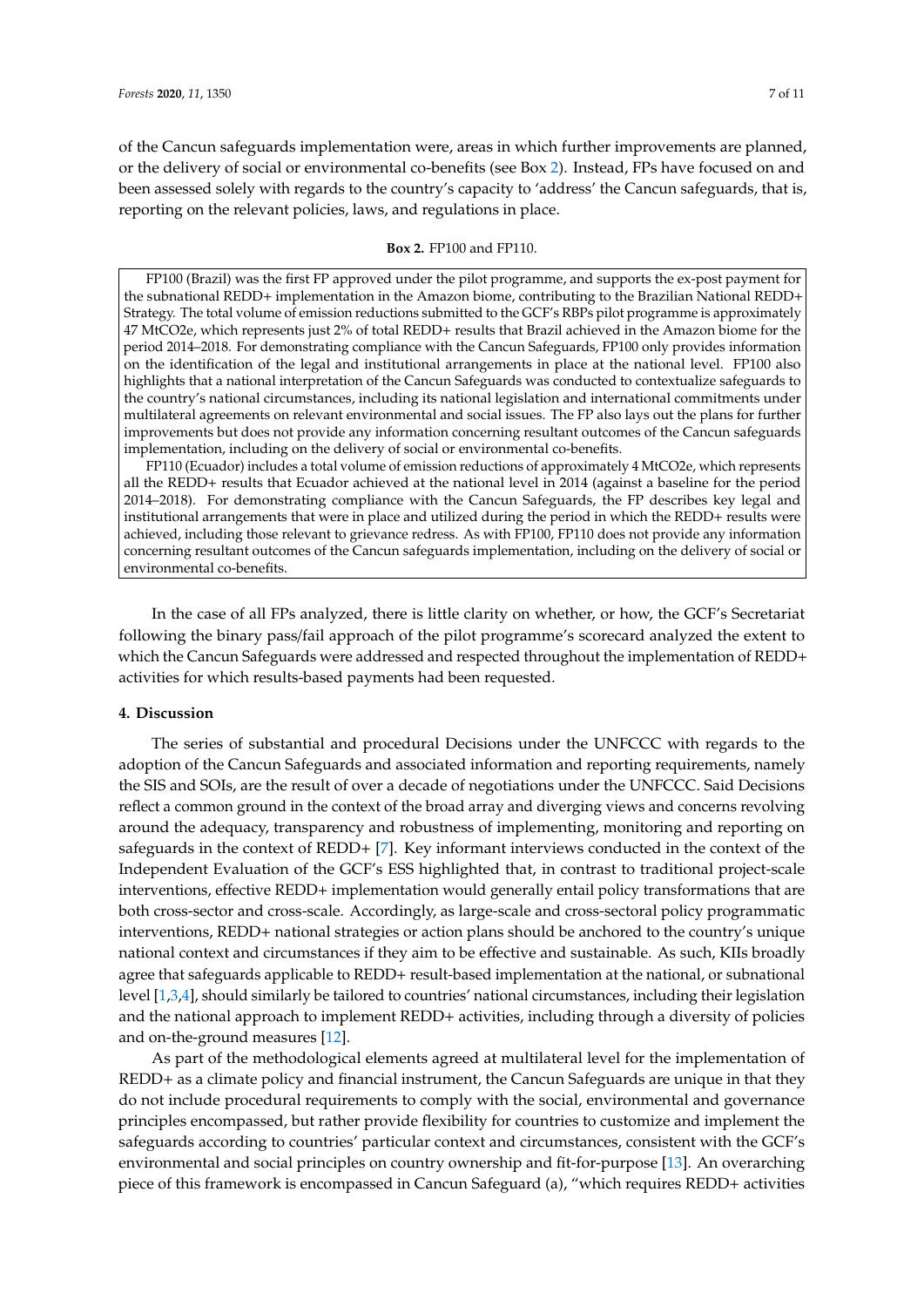to, among other things, complement or be consistent with the relevant international instruments that REDD+ countries have signed, ratified or otherwise agreed to. These instruments relate not only to climate change and international environmental objectives but also those on biodiversity, human rights, and indigenous peoples' rights" [\[14\]](#page-10-5). Overall, the language of all the Cancun Safeguards indicates the intention of parties to ensure a do-good approach in a way that REDD+ activities actively pursue benefits beyond carbon emission reductions, such as enhancing biodiversity and other ecosystem services, improving forest governance and empowering relevant stakeholders by ensuring their full and effective participation, enhancing other social and environmental benefits, among other things [\[14\]](#page-10-5).

UNFCCC Decision 12/CP.17 specifies that safeguard information systems must be implemented at the national level for all REDD+ activities, regardless of the source or type of financing and through a country-driven approach. The decision further clarifies that the safeguard information system should provide consistent, comprehensive and transparent information that is accessible by all stakeholders and is updated regularly, which should be flexible to allow improvements over time and should provide information on how all of the safeguards are being addressed and respected. Although guidance agreed [\[1\]](#page-9-0) requires parties to "provide information on how all [Cancun Safeguards] are being addressed and respected", there are no specific guidelines on how countries are supposed to set up their SIS. Similarly, said guidance does not provide details on the types of evidence that countries might use to show this SIS is in place, or the ways in which such evidence should be reported or verified. As such, SIS are broadly understood as the domestic institutional arrangements, and associated processes, in place to provide information on how the safeguards are being addressed and respected in a country throughout the implementation of its proposed REDD+ actions [\[13\]](#page-10-4).

The provision of the most recent summary of information demonstrating how the Cancun Safeguards have been addressed and respected [\[1\]](#page-9-0) has been clearly stated by UNFCCC Decisions as a condition to receive results-based payments. Guidance agreed under the UNFCCC establishes that the summary of information should be provided periodically and be included in national communications or other communication channels identified by the COP, including through the UNFCCC REDD+ web platform [\[1\]](#page-9-0).

Given the high level of country customization required to ensure REDD+ implementation in conformance with the Cancun Safeguards and in accordance with national capacities and national sovereignty and legislation, the UNFCCC does not offer any methodological guidance in relation to how to consider, assess and/or verify the information contained in the SIS or presented via the SOIs. In the final series of decisions on REDD+, agreed in Paris at COP 21, Parties to the UNFCCC developed further guidance "on ensuring transparency, consistency, comprehensiveness and effectiveness when informing on how all the safeguards referred to in decision 1/CP.16, appendix I, are being addressed and respected". As such, the SOIs are expected to contain information about which REDD+ activity or activities are covered, national circumstances relevant to addressing and respecting the safeguards, a description of each safeguard in accordance with national circumstances, a description of existing systems (including, for example, the SIS) and processes relevant to addressing and respecting the Cancun Safeguards, as well as information on how each safeguard has been addressed and respected. Developing countries are also encouraged to provide information on next steps or identified areas for improvement.

Such a self-reported and retroactive assessment and reporting on the extent to which and how a country has implemented the Cancun Safeguards directly speaks to the ex-post and stepwise nature of REDD+, which requires high levels of country ownership and customization, as examined in previous sections. While a few countries have started submitting their SOIs to the UNFCCC, most SOIs are not being submitted in the context of RBPs requests, but rather as a means to demonstrate countries' safeguards capacity when designing and starting the implementation of national REDD+ strategies and/or action plans. They are thus demonstrating the application of Cancun Safeguards in an ex-ante manner so that they may be eligible for RBPs and thus act as a basis for future ex-post reporting through SIS and SOIs.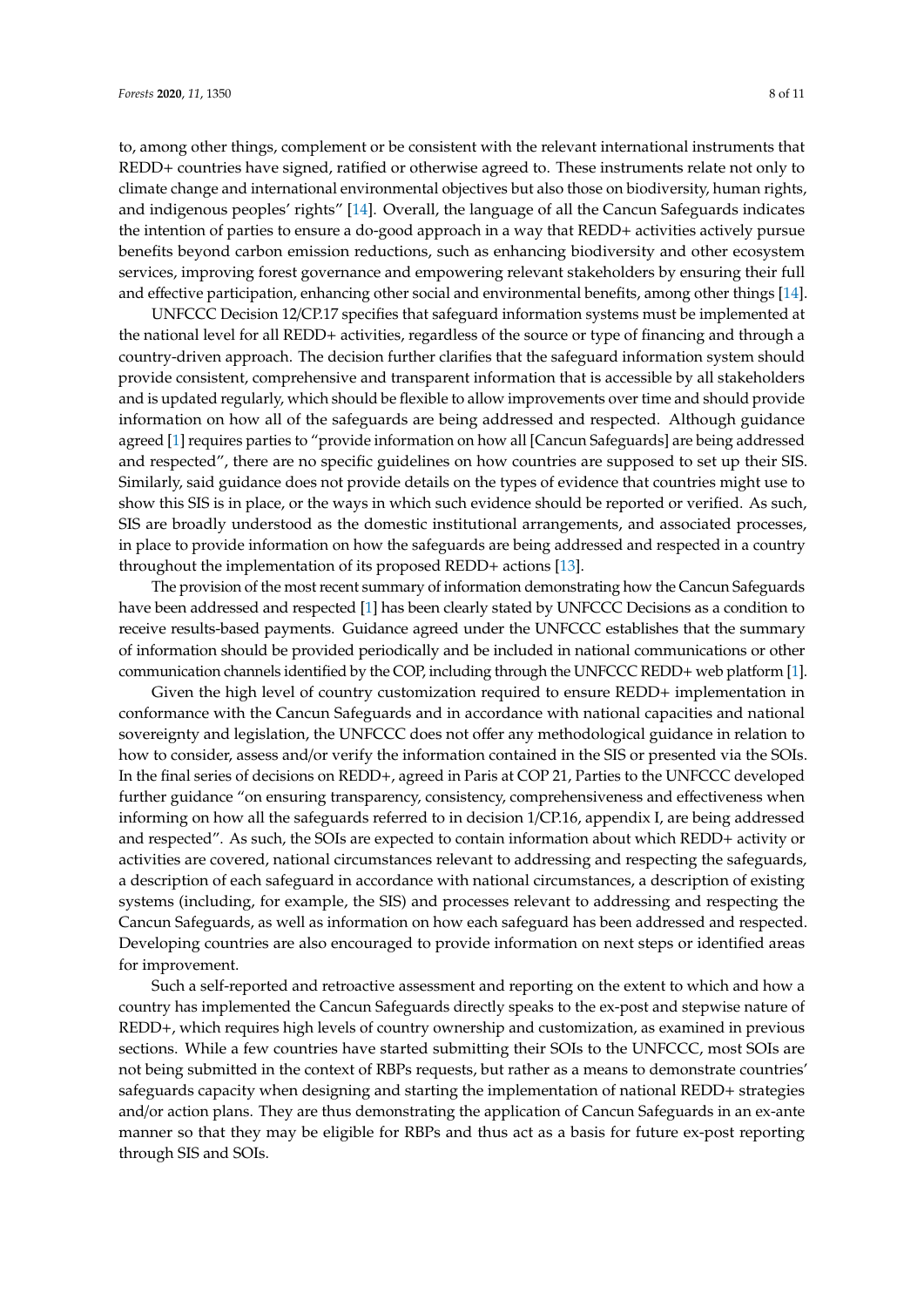Evidence examined and interviews conducted broadly suggest that providing and keeping up-to-date information on how the Cancun Safeguards are addressed and respected throughout REDD+ implementation in practice requires countries to take systematic steps to define how the Cancun Safeguards will be addressed and respected. Similarly, positive actions are required that ensure compliance with said safeguards throughout the implementation of REDD+ activities, in accordance with countries' national capacities and capabilities and in recognition of national sovereignty, legislation, and international obligations and agreements [\[13,](#page-10-4)[15\]](#page-10-6).

As concluded in Section [3,](#page-3-0) the lack of a qualitative assessment with regards to the Cancun Safeguards as part of the assessment criteria in the two-staged scorecard may be hindering the GCF's ability to assess the extent to which, and how, REDD+ results-based activities have in fact been designed and implemented in a manner consistent with the Cancun Safeguards. Our three key findings in this regard are:

- a. by applying the binary pass/fail approach rather than a more qualitative one, the pilot programme is currently only able to assess FPs in terms of their capacity to adhere to the Cancun Safeguards, but not on their actual application, and hence, hinders the assessment on the extent to which all the Cancun Safeguards have been addressed and respected throughout results-based REDD+ implementation;
- b. the pass/fail approach has resulted in the assessment of compliance or non-compliance with each safeguard in a binary manner at one point in time. Such an approach fails to capture the progressive nature through which countries are expected to implement and report on having addressed and respected each safeguard, consistent with the stepwise approach to REDD+ implementation, and therefore, does not capture countries' reflections on challenges and areas for improvement;
- c. in line with the findings above, the pilot programme lacks a verification process or approach (including third party) to assess the extent to which the Cancun Safeguards have been addressed and respected.

### **5. Conclusions**

In recognition of the high level of country customization required to ensure REDD+ implementation is consistent with the Cancun Safeguards and in accordance with national capacities, sovereignty and legislation, UNFCCC Decisions do not offer any methodological guidance as to how to consider, assess and/or verify the information contained in the SIS or presented in the SOIs. Further guidance to ensure the transparency, consistency, comprehensiveness, and effectiveness when informing on how all the Cancun Safeguards have been addressed and respected has broadly guided countries' self-reported retroactive assessment and reporting on the Cancun Safeguards consistent with the WFR. As such, the scope and manner for the assessment and verification of said information is therefore expected to be determined by the donors, initiatives and entities providing RBPs, including in this case the GCF's REDD-plus RBPs pilot programme. In this regard, it is critical to consider that the credibility and acceptance of results-based finance frameworks depend on the rigor of the applied assessment methodologies [\[16\]](#page-10-7) and verification procedures.

We conclude that assessing and verifying the extent to which the Cancun Safeguards have been in fact addressed and respected in the context of REDD+ results-based finance is a complex issue that has not been captured in the GCF's pilot programme scorecard towards assessing and approving REDD+ results-based Funding Proposals. A key lesson that has emerged from the early implementation of the pilot programme on this matter, and which might be relevant to other initiatives seeking to provide RBPs, is the need for a qualitative assessment and accompanying verification procedure to adequately and comprehensively assess the extent to which the REDD+ activities were carried out in consistency with the Cancun safeguards. The binary pass/fail approach of the GCF's pilot programme fails to assess actual compliance with the Cancun Safeguards in a way that allows consideration for the country-tailored and progressive nature through which countries are expected to implement and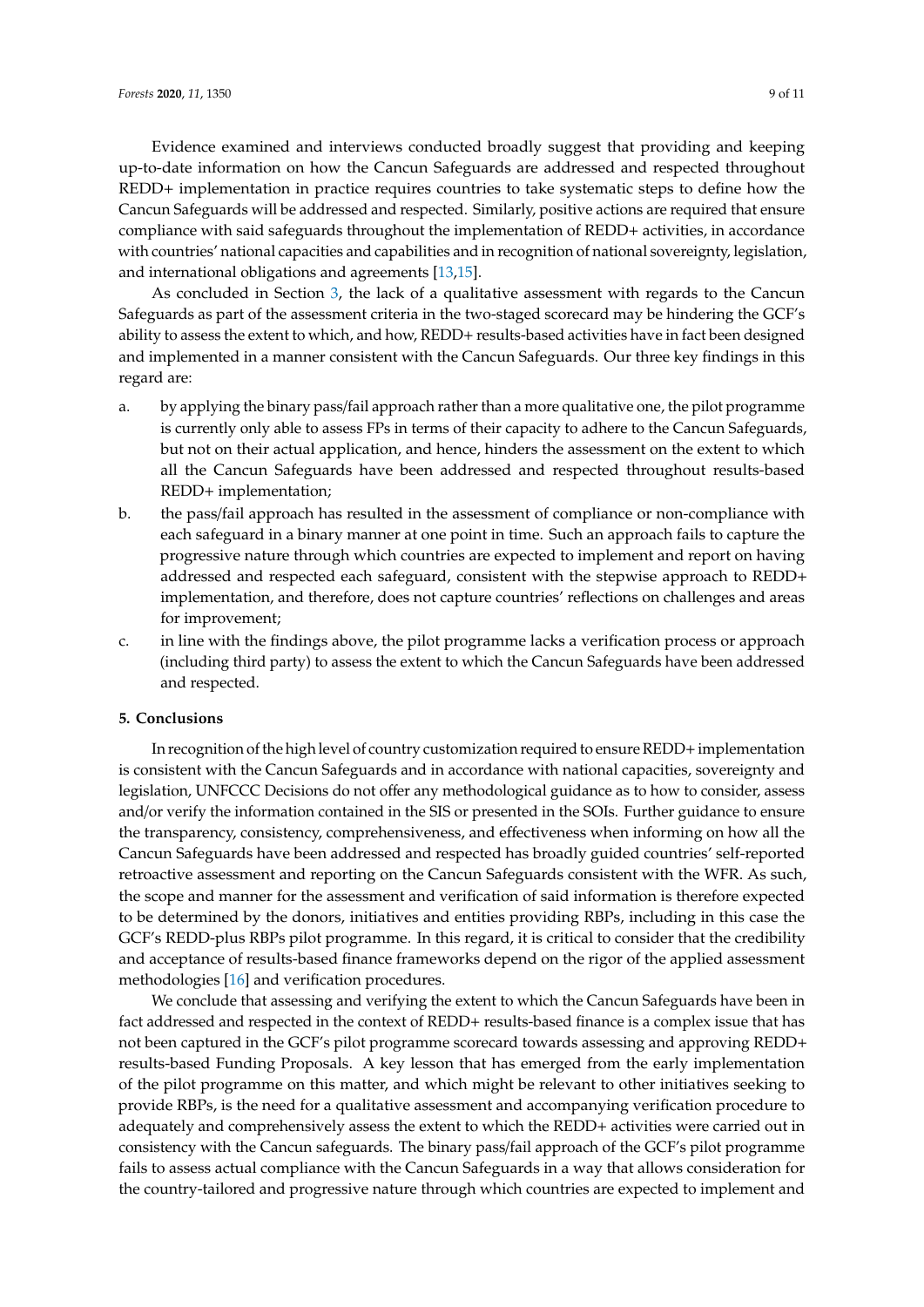report on how safeguards have been addressed and respected, including reflections on challenges and areas for improvement. In addition to this, by requiring FPs to demonstrate conformance with the GCF's interim ESS, the GCF's pilot programme is imposing safeguards requirements beyond those stipulated by the UNFCCC, which in turn poses a significant burden to countries' abilities to secure and access REDD+ RBPs.

Drawing on early experiences in the application of the methodological guidance established under the WFR for demonstrating conformance with, and reporting on, the Cancun Safeguards, this research article aims to inform the continuation of the GCF's RBPs window for REDD+. The lessons learnt aim to allow the GCF to fulfil its key role in channeling adequate and predictable results-based finance in a fair and balanced manner and increase the number of countries that are in a position to access to RBPs. Furthermore, this research paper aims to inform REDD+ and donor countries, as well as other financing entities providing RBPs, with regards to the practical implementations for REDD+ countries when aiming to demonstrate conformance with additional applicable safeguards under REDD+ RBPs financing entities.

**Author Contributions:** Conceptualization, methodology, review and editing, M.G.E., D.R.C., A.R., and J.P.; formal analysis and investigation, writing—original draft preparation, M.G.E. and D.R.C.; supervision, D.R.C., A.R., J.P. All authors have read and agreed to the published version of the manuscript.

**Funding:** This research received no external funding.

**Conflicts of Interest:** The authors declare no conflict of interest.

## **References**

- <span id="page-9-0"></span>1. UNFCCC (United Nations Framework Convention on Climate Change). In Proceedings of the Conference of the Parties on its Nineteen Session, Warsaw, Poland, 11–22 November 2013; Decisions 9/CP.19; 10/CP.19; 11/CP.19; 12/CP.19; 13/CP.19; 14CP.19 and 15/CP.19. UNFCCC: Bonn, Germany, 2013. Available online: https://unfccc.int/[documents](https://unfccc.int/documents/8105)/8105 (accessed on 27 November 2020).
- <span id="page-9-1"></span>2. UNFCCC (United Nations Framework Convention on Climate Change). In Proceedings of the Conference of the Parties on its Twenty First Session, Paris, France, 30 November–11 December 2015; Decisions 16/CP.21, 17/CP.21, 18/CP.21. UNFCCC: Bonn, Germany, 2015. Available online: https://[unfccc.int](https://unfccc.int/resource/docs/2015/cop21/eng/10.pdf)/resource/docs/2015/ cop21/eng/[10.pdf](https://unfccc.int/resource/docs/2015/cop21/eng/10.pdf) (accessed on 27 November 2020).
- <span id="page-9-2"></span>3. UNFCCC (United Nations Framework Convention on Climate Change). In Proceedings of the Conference of the Parties on its Seventeen Session, Durban, South Africa, 28 November–9 December 2011; Decision 12/CP.17. UNFCCC: Bonn, Germany, 2011. Available online: https://[unfccc.int](https://unfccc.int/resource/docs/2011/cop17/eng/09a01.pdf)/resource/docs/2011/cop17/eng/09a01.pdf (accessed on 27 November 2020).
- <span id="page-9-3"></span>4. UNFCCC (United Nations Framework Convention on Climate Change). In Proceedings of the Conference of the Parties on its Sixteen Session, Cancun, Mexico, 29 November–10 December 2010; Decision 1/CP.16 Annex I. UNFCCC: Bonn, Germany, 2010. Available online: https://unfccc.int/[documents](https://unfccc.int/documents/6525)/6525 (accessed on 27 November 2020).
- <span id="page-9-4"></span>5. GCF (Green Climate Fund). In Proceedings of the Board Meeting on its Eighteenth Meeting, Cairo, Egypt, 30 September–2 October 2017; Board Decisions B.18/07 and B.18/23, Annexes XI and XII. GCF: Songdo, Korea, 2017. Available online: https://[www.greenclimate.fund](https://www.greenclimate.fund/boardroom/meeting/b18)/boardroom/meeting/b18 (accessed on 27 November 2020).
- <span id="page-9-5"></span>6. To date of writing this article, the Carbon Fund has signed 10 ERPAs, yet only Ghana has received an upfront advanced payment for US \$1.3 million in August 2020. RBPs transfers under other signed ERPAs are only expected to begin after the first quarter of 2021. In Proceedings of the Carbon Fund, Twenty Second Meeting CF22, 17 November 2020; Virtual Meeting. Available online: https://[www.forestcarbonpartnership.org](https://www.forestcarbonpartnership.org/system/files/documents/CF22%202b.%20Portfolio%20management%20update_0.pdf)/system/ files/documents/[CF22%202b.%20Portfolio%20management%20update\\_0.pdf](https://www.forestcarbonpartnership.org/system/files/documents/CF22%202b.%20Portfolio%20management%20update_0.pdf) (accessed on 27 November 2020).
- <span id="page-9-6"></span>7. Annandale, D.; Annandale, D.; Christen, D.R.; Espinosa, M.G.; Horberry, J.; Mutunga, J.M.; Mwandri, P.; Puri, J.; Pham, G.; Reumann, A. *Independent Evaluation of the Green Climate Fund's Environmental and Social Safeguards and the Environmental and Social Management System*; Special Study: Project Preparation Facility, June 2020; Independent Evaluation Unit, Green Climate Fund: Songdo, Korea, 2020.
- <span id="page-9-7"></span>8. Facility Management Team Note. *CF-2013-3, World Bank Safeguard Policies and the UNFCCC REDD*+ *Safeguards*; Forest Carbon Partnership Facility (FCPF) Carbon Fund: Washington, DC, USA, 2013; Available online: